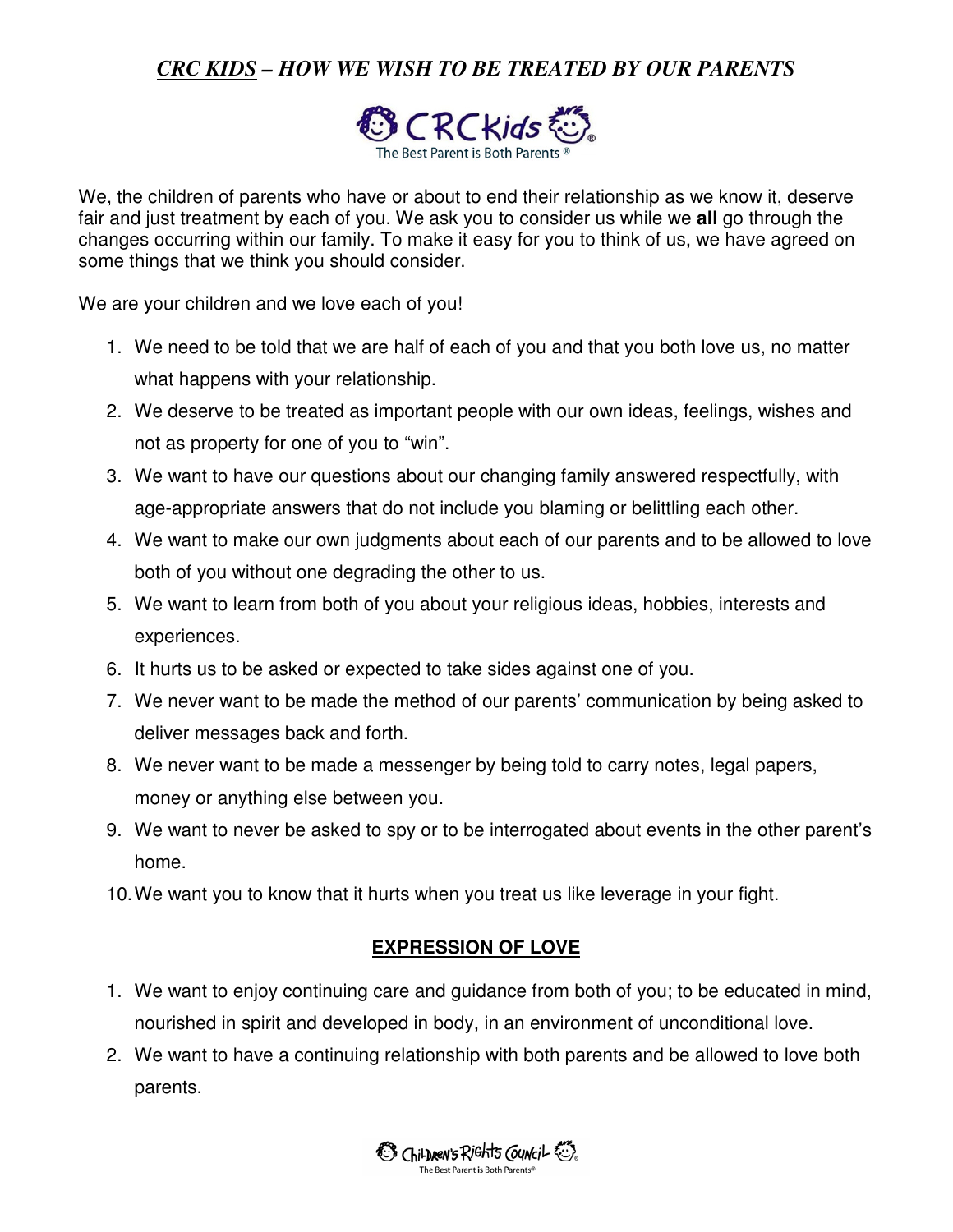# *CRC KIDS – HOW WE WISH TO BE TREATED BY OUR PARENTS*

- 3. We want to be allowed to continue loving relationships with both grandparents and other extended family members and to be allowed to have them in our lives.
- 4. We want to be allowed to own and display pictures of both of our parents and family members.

## **SENSE OF SECURITY**

- 1. We deserve to have our parents work together toward our best interests at all times.
- 2. We need to have the sense of security that we get from loving homes and to be sheltered from harm.
- 3. We need to be able to spend quality time with each parent without the other interfering by making plans for us, offering us other things to do instead or threatening to punish us for what we did wrong by not allowing us to go with our other parent.
- 4. We deserve to live in an atmosphere where we won't be abused or neglected.
- 5. We are entitled to be happy children and not be involved in the conflict, problems and fighting of our parents.
- 6. We want to be allowed to have a place for our stuff when we're at each parent's home.
- 7. We need to have a daily and weekly routine that is predictable and that I can understand.
- 8. We wish that you would not burden us with adult duties and responsibilities. I cannot be expected to raise myself or my siblings. Though I may be able to help, I need you both to guide me.
- 9. We need to be able to communicate with the other parent and have private conversations without eavesdropping or recording or being told what to say or what not to say.

### **FREEDOM OF CHOICE**

- 1. We need to be told that our parents' divorce or separation is not our fault. We deserve to be comforted when we are scared of what's happening within our family.
- 2. We need to be allowed to live with each parent for extended periods of time, as situations will allow.
- 3. We must be allowed to choose to remain in sports, special classes or clubs that I like, without being made to feel guilty that my activities may conflict with your parenting time. If possible join me in my activities.